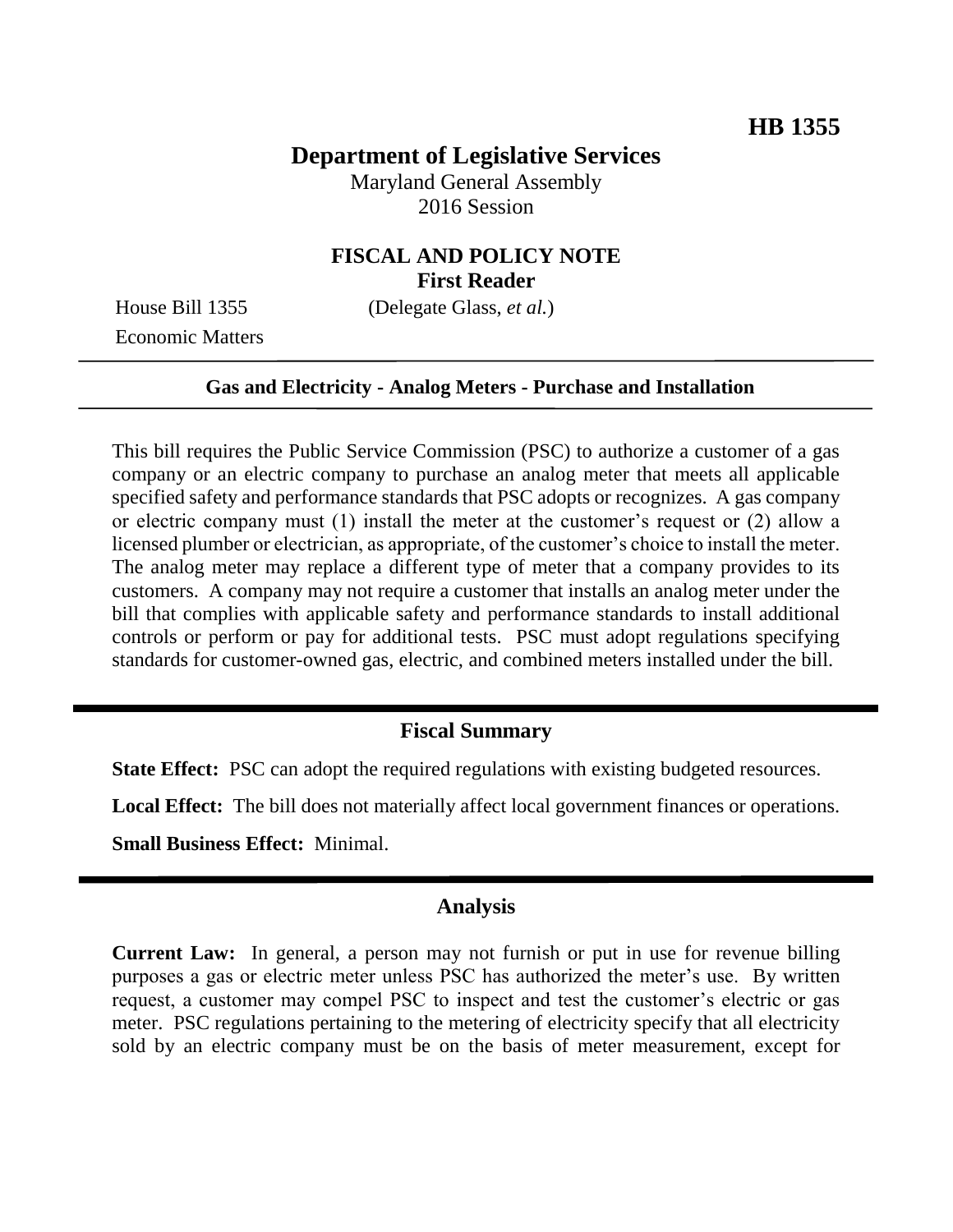installations where the usage is constant and the consumption may be readily computed, or as otherwise provided for in its filed tariff rates.

A meter may not be installed if it is mechanically or electrically defective, has incorrect constants, or has not met testing requirements. Meters must be read approximately monthly unless otherwise authorized by PSC. The meter reading records used to prepare bills must show customer and meter identifying information, meter readings, the date of the meter reading, if the reading has been estimated, and any applicable multiplier or constant.

**Background:** The State has largely completed the process of transitioning to smart meters as the major electric companies have mostly replaced traditional analog meters with smart meters under plans authorized by PSC. PSC authorized Baltimore Gas and Electric Company (BGE) to deploy smart meters in August 2010, authorized Pepco in September 2010, and authorized Delmarva Power and Light (DPL) in May 2012. Recent data on the deployment of smart meters is shown in **Exhibit 1**.

Advanced metering infrastructure (AMI), which includes "smart meters" replacing traditional analog meters at customer residences, is seen as a key component for enabling smart grid technology. The deployment of AMI enables customers to see and respond to market-based pricing. Smart grid technology incorporating AMI can assist in increasing grid reliability, reducing blackout probabilities, and reducing forced outage rates, and can also help to restore power in shorter time periods.

However, there remains some concern about the widespread deployment of smart meters, particularly in relation to customer privacy and safety. Several bills have been introduced in recent years (all failed) to address some of these concerns through customer opt-outs and various studies. PSC also allowed customers to decline smart meter installations in May 2012, and subsequently reaffirmed that decision in February 2014.